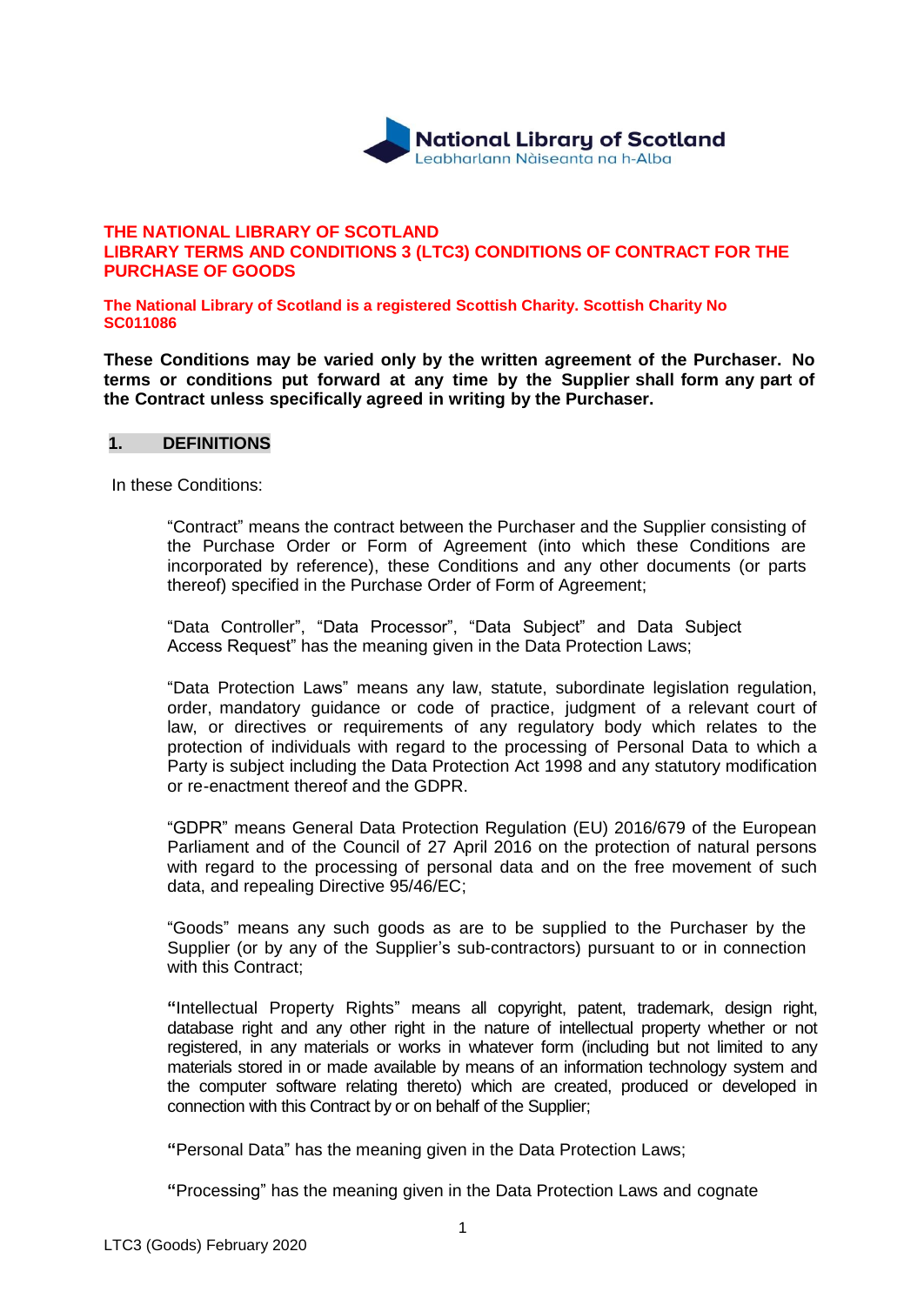expressions shall be construed accordingly;

"Purchaser" means the National Library of Scotland;

"Purchase Order or Form of Agreement "means the document setting out the Purchaser's requirements for the Contract.

"Supervisory Authority" has the meaning given in Data Protection Laws.

"Supplier" means the person, firm or company to whom the Contract is issued;

# **2. THE GOODS**

- 2.1 The Goods shall be to the reasonable satisfaction of the Purchaser and shall conform in all respects with any particulars specified in the Contract and in any variations thereto.
- 2.2 The Goods shall conform in all respects with the requirements of any statutes, orders, regulations or bye-laws from time to time in force.
- 2.3 The Goods shall be fit and sufficient for the purpose for which such goods are ordinarily used and for any particular purpose made known to the Supplier by the Purchaser and the Purchaser relies on the skill and judgement of the Supplier in the supply of the Goods and the execution of the Contract.

# **3. THE PRICE**

- 3.1 The price of the goods shall be as stated in the Contract and no increase will be accepted by the Purchaser unless agreed by the Purchaser in writing before the execution of the Contract.
- 3.2.1 Unless otherwise agreed in writing by the Purchaser, the Supplier shall render a separate invoice in respect of each consignment delivered under the Contract. Payment shall be due 30 days after receipt of the Goods or the correct invoice therefor, whichever is the later.
- 3.2.2 In this Condition 3, "invoice" includes an electronic invoice meeting all the requirements set out in regulations 70A of the Public Contracts (Scotland) Regulations 2015 or regulation 44A of the Concession Contracts (Scotland) Regulations 2016.
- 3.3 Value Added Tax, where applicable, shall be shown separately on all invoices as a strictly net extra charge.

3.4 Notwithstanding Condition 19 (Assignation and sub-contracting) of this Contract the Supplier may assign to another person (an "assignee") the right to receive payment of the Price or any part thereof due to the Supplier under this Contract subject to (i) deduction of sums in respect of which the Purchaser exercises the right of recovery under Condition 18 (Recovery of sums due) of this Contract and (ii) all the related rights of the Purchaser under this Contract in relation to the recovery of sums due but unpaid. The Supplier shall notify or procure that any assignee notifies the Purchaser of any variations to the arrangements for payment of the Price or for handling invoices, in each case in each case in good time to enable the Purchaser to redirect payments or invoices accordingly. In the absence of such notification the Purchaser shall be under no obligation to vary its arrangements for payment of the Price or for handling invoices.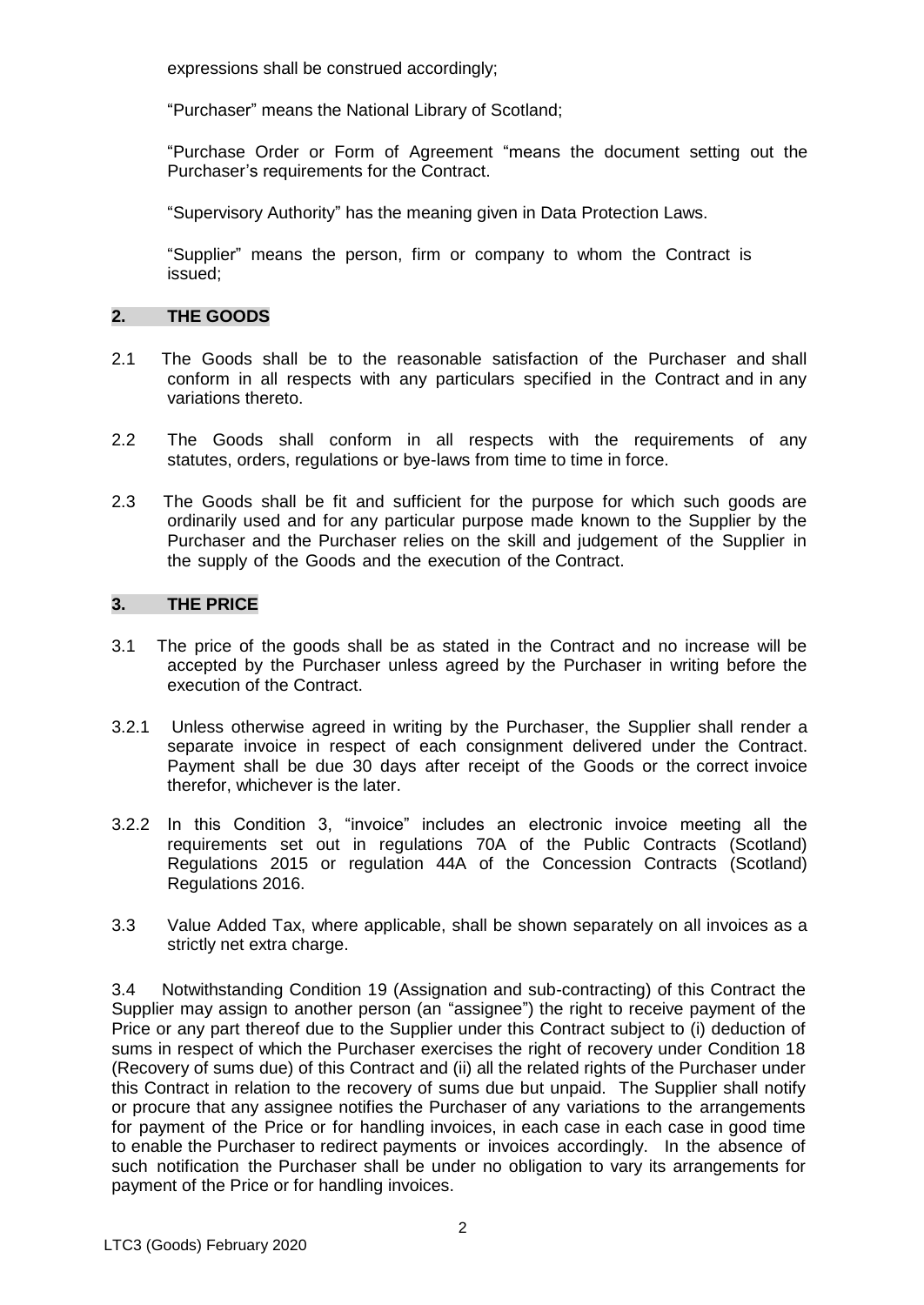### **4. SECURITY AND ACCESS TO THE PURCHASER' S PREMISES**

- 4.1 Any access to, or occupation of, the Purchaser's premises which the Purchaser may grant the Supplier from time to time is on a non-exclusive licence basis free of charge. The Supplier must use the Purchaser's premises solely for the purpose of performing its obligations under the Contract and must limit access to the Purchaser's premises to such individuals as are necessary for that purpose.
- 4.2 The Supplier must comply with the Purchaser's policies concerning Baseline Personnel Security Standard checks and such modifications to those policies or replacement policies as are notified to the Supplier from time to time.
- 4.3 The Supplier must notify the Purchaser of any matter or other change in circumstances which might adversely affect future Baseline Personnel Security Standard clearance.
- 4.4 At the Purchaser's written request, the Supplier must provide a list of the names and addresses of all persons who may require admission to the Purchaser's premises in connection with the Contract, specifying the capacities in which they are concerned with the Contract and giving such other particulars as the Purchaser may reasonably request.
- 4.5 The Supplier must ensure that any individual Supplier Representative entering the Purchaser's premises has completed the process for obtaining Baseline Personnel Security Standard clearance. The Supplier acknowledges that the Purchaser has the right to deny entry to any individual that has not completed the process for obtaining Baseline Personnel Security Standard clearance.
- 4.6 In accordance with the Purchaser's policies concerning visitor access, entry to the Purchaser's premises may be granted to individual Supplier Representatives for the purposes of meetings, notwithstanding that the process for obtaining Baseline Personnel Security Standard clearance has not commenced or completed.
- 4.7 The Purchaser may, by notice to the Supplier, refuse to admit onto, or withdraw permission to remain on, the Purchaser's premises any Supplier Representative whose admission or continued presence would, in the opinion of the Purchaser acting reasonably, be undesirable.
- 4.8 The Purchaser must provide advice and assistance acting reasonably to the Supplier to facilitate the Supplier's compliance with this Condition.
- 4.9 All decisions of the Purchaser under this Condition are final and conclusive.
- 4.10 Breach of this Condition by the Supplier is a material breach for the purposes of Condition 17.2 (Termination).

In this Condition 4 the following terms have the meanings given to them below:

"Baseline Personnel Security Standard" means the pre-employment controls for all civil servants, members of the Armed Forces, temporary staff and government contractors generally.

"Supplier Representatives" means all persons engaged by the Supplier in the performance of its obligations under the Contract including:

 its employees and workers (including persons employed by a third party but working for and under the control of the Supplier);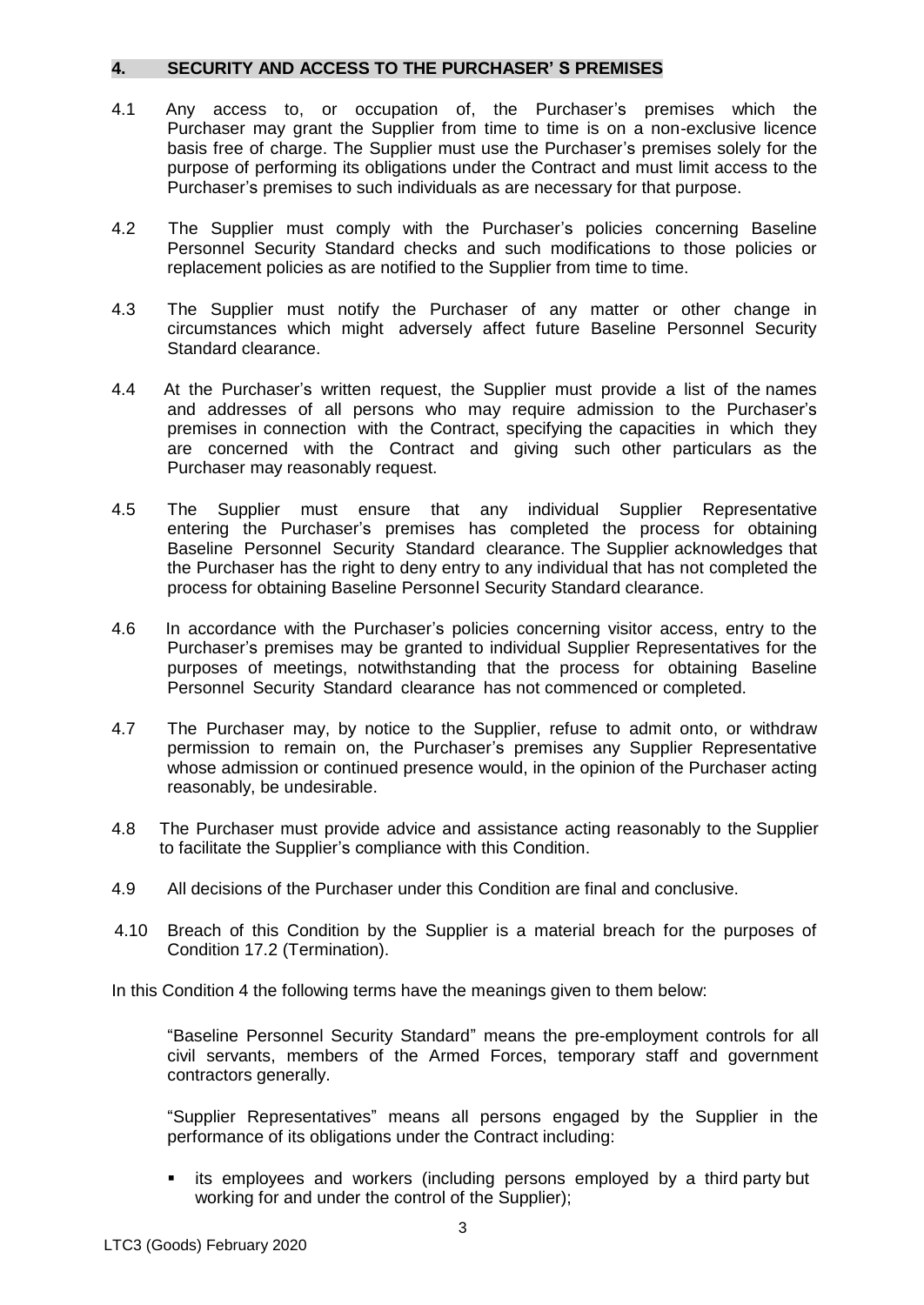**i** its agents, suppliers and carriers; and

any sub-contractors of the Supplier (whether approved under Condition 19 (Assignation and sub-contracting) or otherwise).

# **5. DELIVERY**

- 5.1 The Goods shall be delivered to the place named in the Contract. Any access to premises and any labour and equipment that may be provided by the Purchaser in connection with delivery shall be provided without acceptance by the Purchaser of any liability whatsoever and the Supplier shall **indemnify** the Purchaser in respect of any actions, suits, claims, demands losses, charges, costs and expenses which the Purchaser may suffer or incur as a result of or in connection with any damage or injury (whether fatal or otherwise) occurring in the course of delivery or installation to the extent that any such damage or injury is attributable to any act or omission of the Supplier or any of his sub-contractors.
- 5.2 Where any access to the premises is necessary in connection with delivery or installation the Supplier and the Supplier's sub-contractors shall at all times comply with the reasonable requirements of the Purchaser's Head of Security.
- 5.3 The time of delivery shall be of the essence and failure to deliver within the time promised or specified shall enable the Purchaser (at the Purchaser's option) to release themselves from any obligation to accept and pay for the Goods and/or to cancel all or part of the Contract therefor, in either case without prejudice to the Purchaser's other rights and remedies.

# **6. PROPERTY AND RISK**

Property and risk in the Goods shall without prejudice to any of the rights or remedies of the Purchaser (including the Purchaser's rights and remedies under Condition 8 hereof) pass to the Purchaser at the time of delivery.

# **7. DAMAGE IN TRANSIT**

On dispatch of any consignment of the Goods the Supplier shall send to the Purchaser at the address for delivery of the Goods an advice note specifying the means of transport, the place and date of dispatch, the number of packages and their weight and volume. The Supplier shall free of charge and as quickly as possible either repair or replace (as the Purchaser shall elect) such of the Goods as may be damaged in transit or having been placed in transit fail to be delivered to the Purchaser provided that

- (a) in the case of damage to such Goods in transit the Purchaser shall within 30 days of delivery give notice to the Supplier that the Goods have been damaged;
- (b) in the case of non-delivery the Purchaser shall (provided that the Purchaser has been advised of the dispatch of the Goods) within ten days of the notified date of delivery give notice to the Supplier that the Goods have not been delivered.

# **8. INSPECTION, REJECTION AND GUARANTEE**

8.1 The Supplier shall permit the Purchaser or the Purchaser's authorised representatives to make any inspections or tests they may reasonably require and the Supplier shall afford all reasonable facilities and assistance free of charge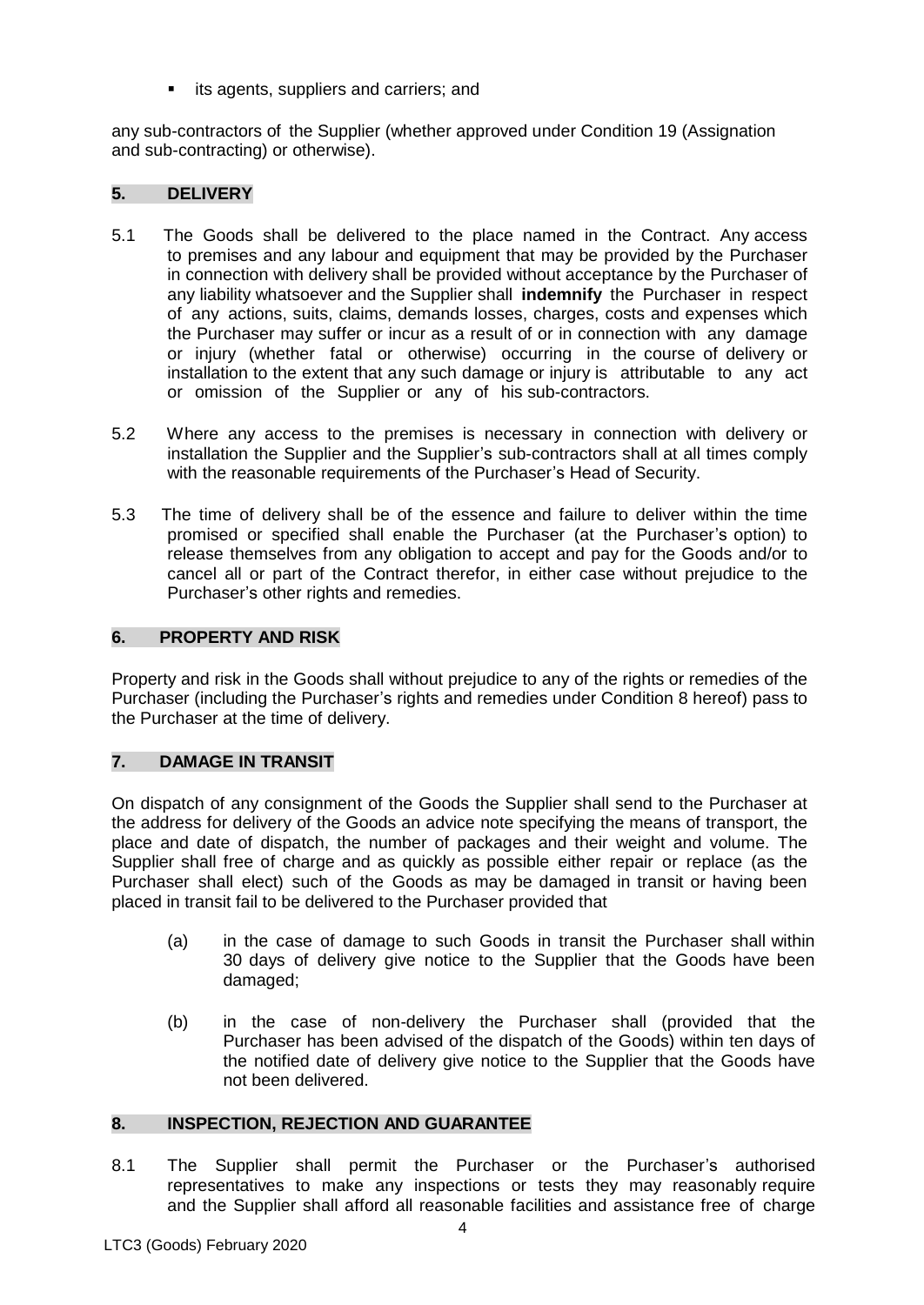at the Supplier's premises. No failure to make complaint at the time of such inspection or tests and no approval given during or after such tests or inspections shall constitute a waiver by the Purchaser of any rights or remedies in respect of the Goods.

- 8.2 The Purchaser may by written notice to the Supplier reject any of the Goods which fail to meet the requirements specified in the contract. Such notice shall be given within a reasonable time after delivery to the Purchaser of Goods concerned. If the Purchaser shall reject any of the Goods pursuant to this Condition the Purchaser shall be entitled (without prejudice to the Purchaser's other rights and remedies) either:
	- (a) to have the Goods concerned as quickly as possible either repaired by the Supplier or (as the Purchaser shall elect) replaced by the Supplier with Goods which comply in all respects with the requirements specified herein; or
	- (b) to obtain a refund from the Supplier in respect of the Goods concerned.
- 8.3 The guarantee period applicable to the Goods shall be 12 months from putting into service or 18 months from delivery, whichever shall be the shorter (subject to any alternative guarantee arrangements agreed in writing between the Purchaser and the Supplier). If the Purchaser shall within such guarantee period or within 30 days thereafter give notice in writing to the Supplier of any defect in any of the Goods as may have arisen during such guarantee period under proper and normal use the Supplier shall (without prejudice to any other rights and remedies which the Purchaser may have) as quickly as possible remedy such defects (whether by repair or replacement as the Purchaser shall elect) without cost to the Purchaser.
- 8.4 Any Goods rejected or returned by the Purchaser as described in paragraphs 8.2 or 8.3 shall be returned to the Supplier at the Supplier's risk and expense.

# **9. LABELLING AND PACKAGING**

- 9.1 The Goods shall be packed and marked in a proper manner and in accordance with the Purchaser's instructions and any statutory requirements and any requirements of the carriers. In particular the Goods shall be marked with the Purchase Order Number, the net, gross and tare weights, the name of the contents shall be clearly marked on each container and all containers of hazardous goods (and all documents relating thereto) shall bear prominent and adequate warnings. The Supplier shall **indemnify** the Purchaser against all actions, suits, claims. demands, losses, charges, costs and expenses which the Purchaser may suffer or incur as a result of or in connection with any breach of this Condition.
- 9.2 All packaging materials will be considered non-returnable and will be destroyed unless the Supplier's advice note states that such materials will be charged for unless returned. The Purchaser accepts no liability in respect of the non-arrival at the Supplier's premises of empty packages returned by the Purchaser unless the Supplier shall within 10 days of receiving notice from the Purchaser that the packages have been dispatched notify the Purchaser of such non-arrival.
- 9.3 The Supplier represents and warrants that the maximum use has been made of recycled materials in the manufacture of crates, pallets, boxes, cartons, cushioning and other forms of packing, where these fulfil other packing specifications.

# **10. CORRUPT GIFTS OR PAYMENTS**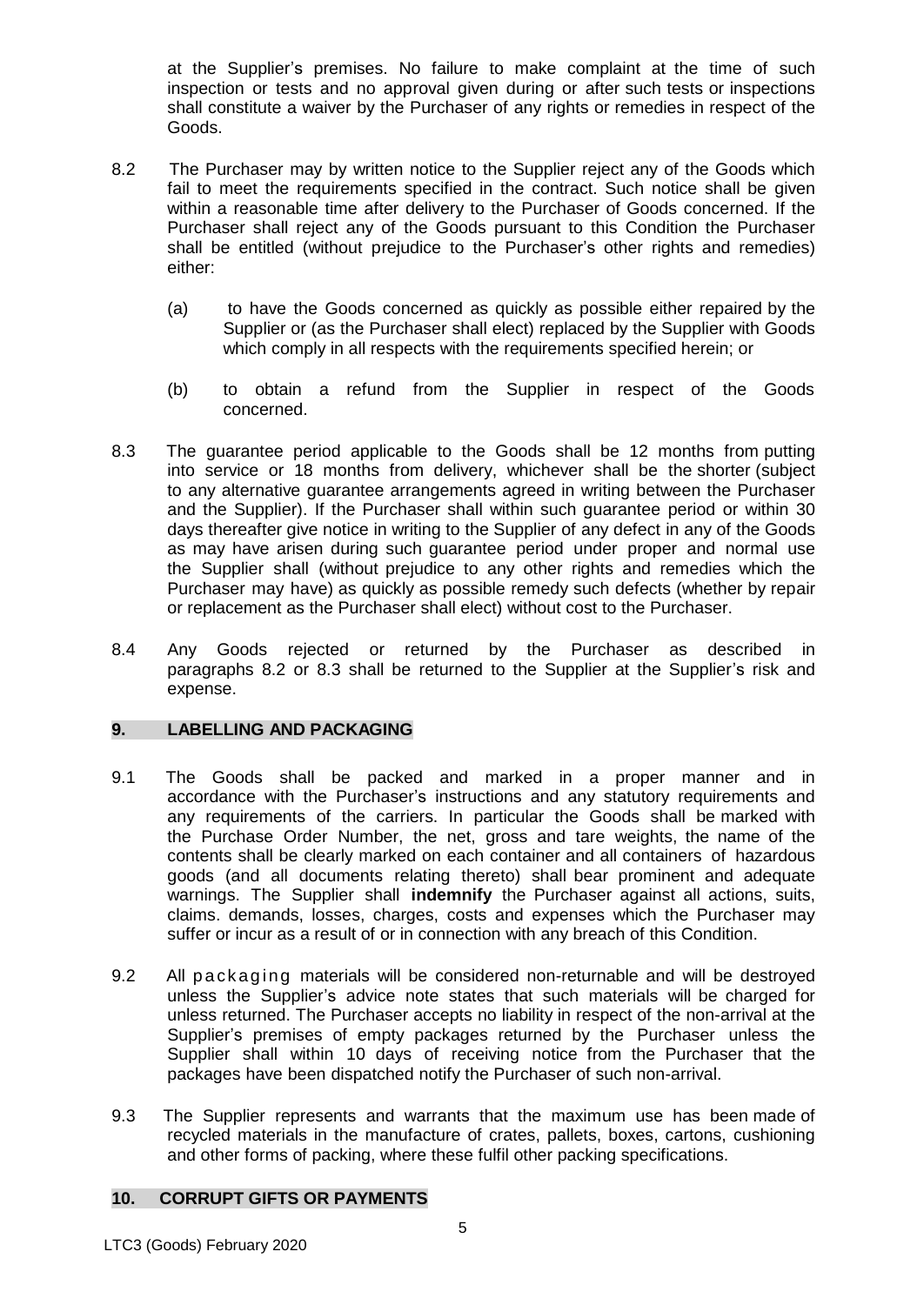The Supplier shall not offer or give, or agree to give, to any employee or representative of the Purchaser any gift or consideration of any kind as an inducement or reward for doing or refraining from doing or for having done or refrained from doing, any act in relation to the obtaining or execution of this or any other contract with the Purchaser or for showing or refraining from showing favour or disfavour to any person in relation to this or any such Contract. The attention of the Supplier is drawn to the criminal offences created by the Bribery Act 2010.

# **11. INTELLECTUAL PROPERTY RIGHTS**

- 11.1 All Intellectual Property Rights in any material including but not limited to reports, guidance, specification, instructions, toolkits, plans, data, drawings, databases, patents, patterns, models, designs which are created or developed by the Supplier on behalf of the Purchaser for use, or intended use, in relation to the performance by the Supplier of its obligations under the Contract are hereby assigned to and shall vest in the Purchaser absolutely.
- 11.2 Except as may expressly be provided for in the Contract, neither party acquires any interest in or license to use the other party's Intellectual Property Rights owned or developed prior to or independently of the Contract.
- 11.3 The Supplier must not infringe any Intellectual Property Rights of any third party in providing the Services or otherwise performing its obligations under the Contract. The Supplier shall indemnify the Purchaser against all actions, claims, demands, losses, charges, costs and expenses which the Purchaser may suffer o r incur as a result of or in connection with any breach of this Condition 11.3.
- 11.4 The provisions of this Condition 11 shall apply during the continuance of this Contract and after its termination howsoever arising.

# **12. HEALTH AND SAFETY**

The Supplier represents and warrants to the Purchaser that the Supplier is satisfied that all necessary tests and examinations have been made or will be made prior to delivery of the Goods to ensure that the Goods are designed and constructed so as to be safe and without risk to the health or safety of persons using the same, and that the Supplier has made available to the Purchaser adequate information about the use for which the Goods have been designed and have been tested and about any conditions necessary to ensure that when put to use the goods will be safe and without risk to health. The Supplier shall indemnify the Purchaser against all actions, suits, claims, demands, losses, charges, costs and expenses which the Purchaser may suffer or incur as a result of or in connection with any breach of this Condition.

# **13. INDEMNITY AND INSURANCE**

- 13.1 Without prejudice to any rights or remedies of the Purchaser (including the Purchaser's rights and remedies under Condition 8 hereof) the Supplier shall indemnify the Purchaser against all actions, suits, claims, demands, losses, charges, costs and expenses which the Purchaser may suffer or incur as a result of or in connection with any damage to property or in respect of any injury (whether fatal or otherwise) to any person which may result directly or indirectly from any defect in the Goods or the negligent or wrongful act or omission of the Supplier.
- 13.2 The Purchaser shall indemnify the Supplier in respect of all claims, proceedings, actions, damages, fines, costs, expenses or other liabilities which may arise out of, or in consequence of, a breach of the Data Protection Laws where the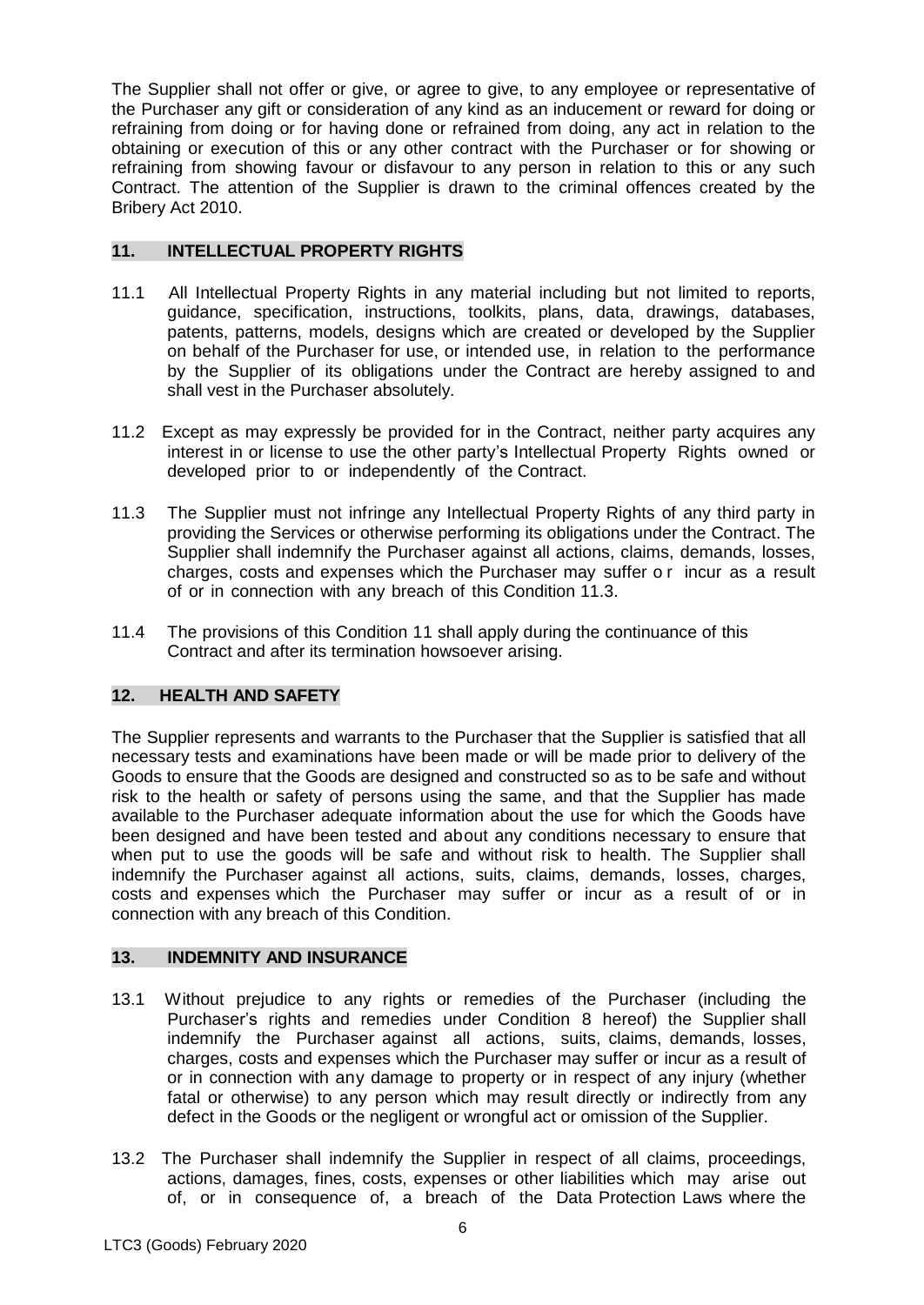breach is the direct result of the Supplier acting in accordance with the Purchaser's written instructions.-

- (a) acts on the Purchaser's specific written instructions but fails to notify the Purchaser in accordance with Condition 26.12(c) (Data Protection) of this Contract;
- (b) fails to comply with any other obligation under the Contract.
- 13.3 The Supplier shall effect with a reputable insurance company a policy or policies of insurance covering all the matters which are the subject of indemnities under these Conditions and shall at the request of the Purchaser produce the relevant policy or policies together with receipts or other evidence of payment of premiums, including the latest premium due thereunder.

## **14 DISCRIMINATION**

The Supplier must not unlawfully discriminate against any person within the meaning of the Equality Act 2010 in its activities relating to the Contract or any other contract with the Purchaser.

### **15. BLACKLISTING**

The Supplier must not commit any breach of the Employment Relations Act 1999 (Blacklists) Regulations 2010 or section 137 of the Trade Union and Labour Relations (Consolidation) Act 1992, or commit any breach of the Data Protection Laws by unlawfully processing personal data in connection with any blacklisting activities.

Breach of this Condition is a material default which shall entitle the Purchaser to terminate the Contract.

#### **16. OFFICIAL SECRETS ACTS, CONFIDENTIALITY, AND ACCESS TO GOVERNMENT INFORMATION**

- 16.1 The Supplier undertakes to abide and procure that the Supplier's employees abide by the provisions of the Official Secrets Acts 1911-1989.
- 16.2 The Supplier shall keep secret and not disclose and shall procure that the Supplier's employees keep secret and do not disclose any information of a confidential nature obtained by the Supplier by reason of the Contract except information which is in the public domain otherwise than by reason of a breach of this provision.
- 16.3 All information related to the Contract with the Supplier shall be treated as commercial in confidence by the parties except that:
	- (a) The Supplier may disclose any information as required by law or judicial order to be disclosed.
	- (b) The Purchaser may disclose any information as required by law or judicial order to be disclosed; further the Purchaser may disclose all information obtained by the Purchaser by virtue of the Contract to the Scottish or United Kingdom Parliament or any other department, office or agency of Her Majesty's Government in Scotland or the United Kingdom, and their servants or agents. When disclosing such information to either the Scottish Parliament or the United Kingdom Parliament it is recognised and agreed by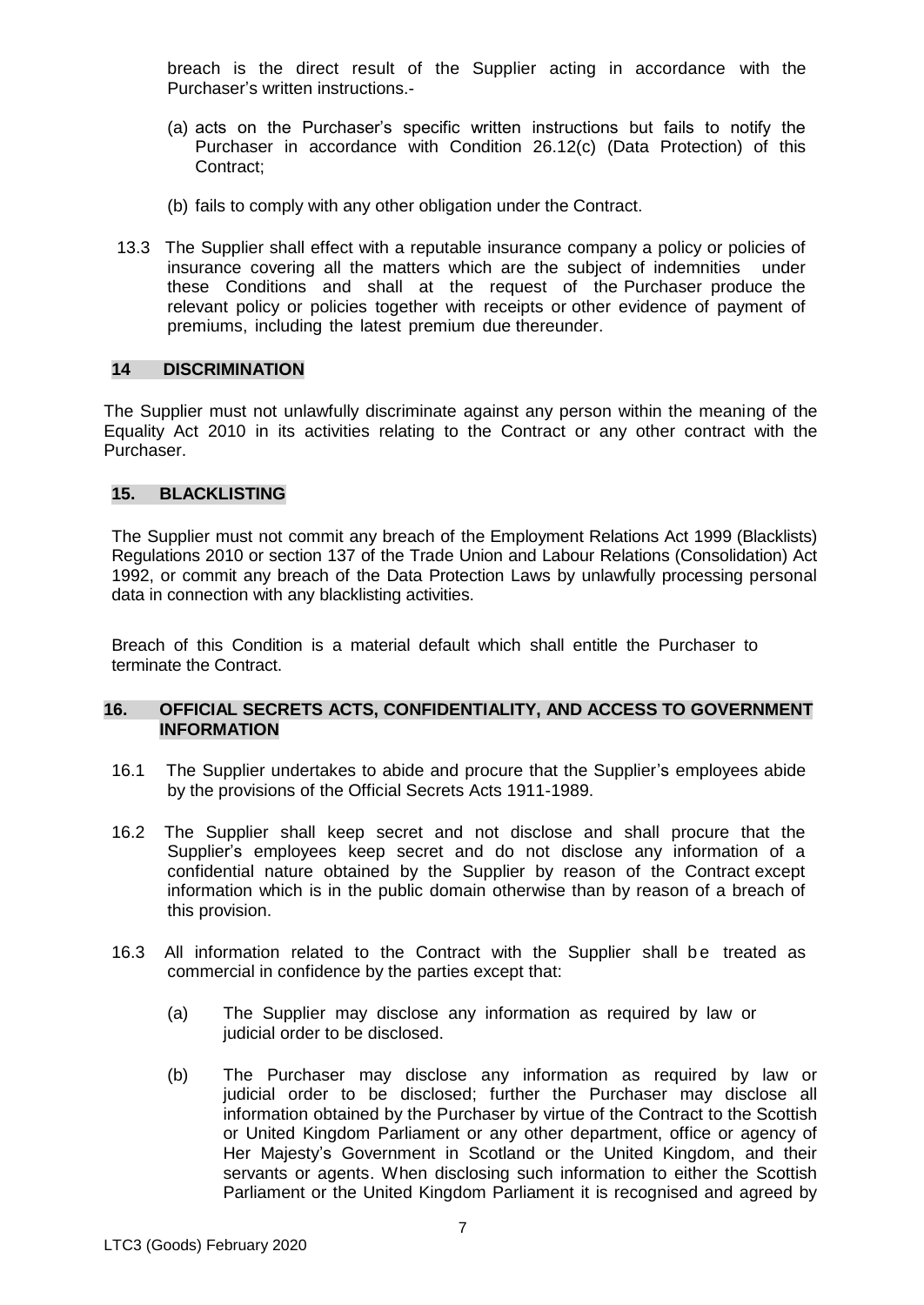both parties that the Purchaser shall, if the Purchaser sees fit, disclose such information but is unable to impose any restrictions upon the information that the Purchaser provides to Members of the Scottish Parliament, (MSPs) or Members of the United Kingdom Parliament (MPs). Such disclosure shall not be treated as a breach of this Contract.

- 16.4 The provisions of this Condition 16 shall apply during the continuance of the Contract and after its termination howsoever arising.
- 16.5 The parties acknowledge that, except for any information which is exempt from disclosure in accordance with the provisions of the Freedom of Information (Scotland) Act 2002 (FOISA), the content of the Contract is not confidential information and the Supplier hereby gives its consent for the Purchaser to publish the Contract in its entirety to the general public (but with any Information that is exempt from disclosure is accordance with FOISA redacted) including any changes to the Contract agreed from time to time.

# **17. TERMINATION**

- 17.1 Without prejudice to any other rights or remedies of the Purchaser under the Contract the Purchaser shall have the right to terminate the Contract by written notice to the Supplier or the appropriate trustee in bankruptcy or sequestration, receiver, liquidator or administrator:
	- (a) where the Supplier is an individual and if a petition is presented for the Supplier's bankruptcy or the sequestration of his estate or a criminal bankruptcy order is made against the Supplier, or the Supplier is apparently insolvent, or makes any composition or arrangement with or for the benefit of creditors, or makes any conveyance or assignment for the benefit of creditors, or if an administrator or trustee is appointed to manage the Supplier's affairs; or
	- (b) where the Supplier is not an individual but is a firm or a number of persons acting together in any capacity, if any event in (a) or (c) of this Condition occurs in respect of the firm or any partner in the firm or any of those persons or a petition is presented for the Supplier to be wound up as an unregistered company; or
	- (c) where the Supplier is a company, if the company passes a resolution for winding-up or dissolution (otherwise than for the purposes of and followed by an amalgamation or reconstruction) or the court makes an administration order or a winding-up order, or the company makes a composition or arrangement with its creditors, or an administrator, administrative receiver, receiver or manager is appointed by a creditor or by the court, or possession is taken of any of its property under the terms of a floating charge.
- 17.2 On the occurrence of any of the events described in Condition 17.1 or, if the Supplier shall have committed a material breach of this Contract and (if such breach is capable of remedy) shall have failed to remedy such breach within 30 days of being required by the Purchaser in writing to do so or, where the Supplier is an individual if the Supplier shall die or be adjudged incapable of managing his or her affairs within the meaning of the Adults with Incapacity (Scotland) Act 2000 or the Mental Health (Care and Treatment) (Scotland) Act 2003, the Purchaser shall be entitled to terminate this Contract by notice to the Supplier with immediate effect.
- 17.3 The Purchaser may terminate the Contract in the event that:
	- (a) the Contract has been subject to substantial modification which would have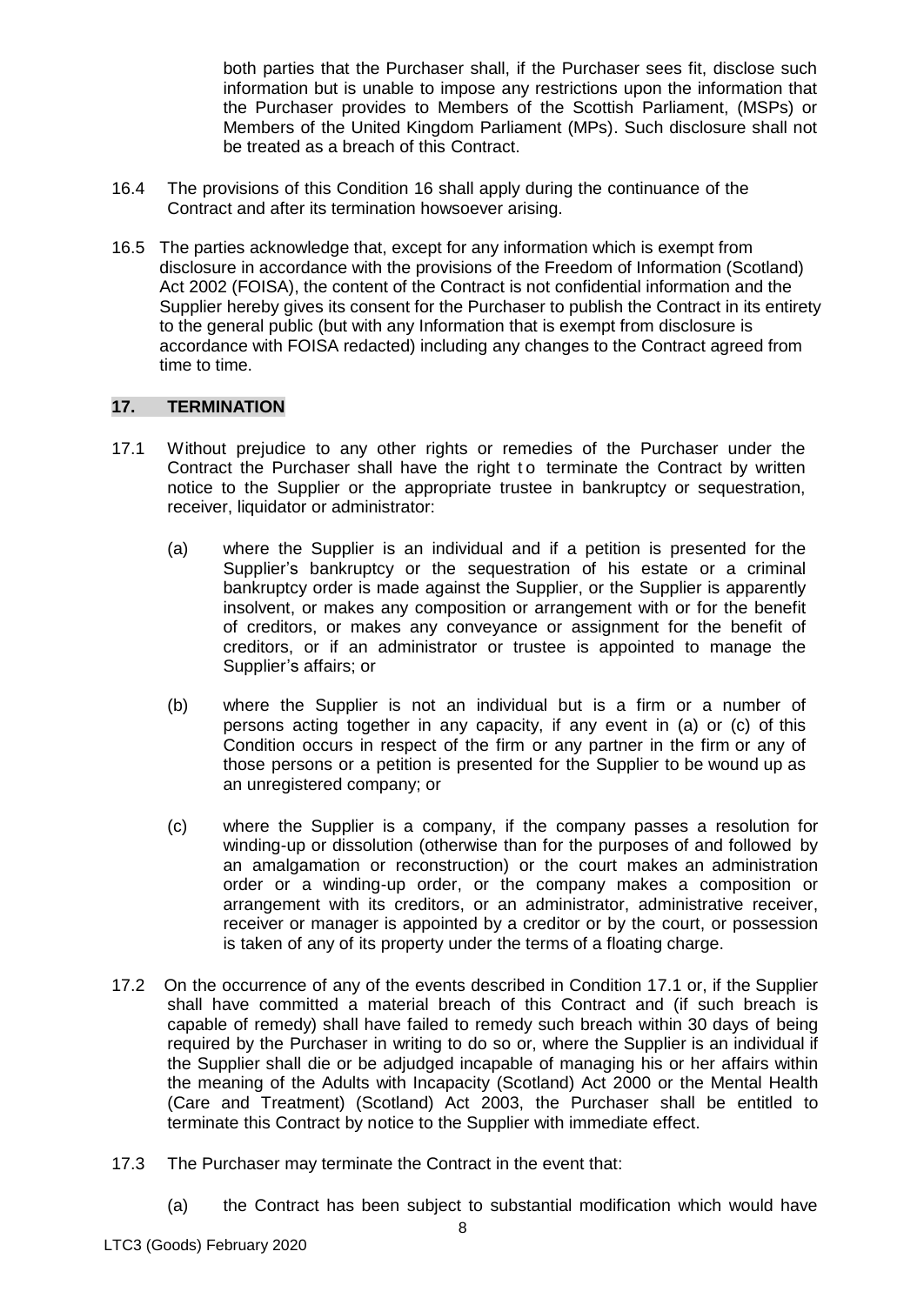required a new procurement procedure in accordance with regulation 72(9) (modification of contracts during their term) of The Public Contracts (Scotland) Regulations 2015;

- (b) the Supplier has, at the time of contract award, been in one of the situations referred to in regulation 58(1) (exclusion grounds) of The Public Contracts (Scotland) Regulations 2015, including as a result of the application of regulation 58(2) of those regulations, and should therefore have been excluded from the procurement procedure; or
- (c) the Contract should not have been awarded to the Supplier in view of a serious infringement of the obligations under the Treaties and the Directive 2014/24/EU that has been declared by the Court of Justice of the European Union in a procedure under Article 258 of the Treaty on the Functioning of the European Union.

In this Condition, 'the Treaties' has the meaning given in the European Communities Act 1972.

- 17.4 The Purchaser may also terminate the Contract in the event of a failure by the Supplier to comply in the performance of the Contract with legal obligations in the fields of environmental, social and employment law.
- 17.5 In addition to the Purchaser's rights of termination under Condition 17.2, 17.3 and 17.4, the Purchaser shall be entitled to terminate this Contract by giving to the Supplier not less than 30 days' notice to that effect.
- 17.6 Termination under Condition 17.2, 17.3, 17.4 or 17.5 shall not prejudice or affect any right of action or remedy which shall have accrued or shall thereupon accrue to the Purchaser and shall not affect the continued operation of Conditions 11 (Intellectual Property Rights), 16 (Official Secrets Acts, etc.) and 22 (Audit).

# **18. RECOVERY OF SUMS DUE**

Wherever under the Contract any sum of money is recoverable from or payable by the Supplier, that sum may be deducted from any sum then due, or which at any later time may become due, to the Supplier under the Contract or under any other agreement or contract with the Purchaser or with any department, agency or authority of the Crown.

#### **19. ASSIGNATION AND SUB-CONTRACTING**

- 19.1 The Supplier shall not without the written consent of the Purchaser assign the benefit or burden of the Contract or any part thereof.
- 19.2 No sub-contracting by the Supplier shall in any way relieve the Supplier of any of the Supplier's responsibilities under the Contract.
- 19.3 Where the Supplier enters into a sub-contract must ensure that a provision is included which:
	- 19.3.1 requires payment to be made of all sums due by the Supplier to the sub-contractor within a specified period not exceeding 30 days from the receipt of a valid invoice as defined by the sub-contract requirements and provides that, where the Purchaser has made payment to the Supplier in respect of Services and the sub- contractor's invoice relates to such Services then, to that extent, the invoice must be treated as valid and, provided the Supplier is not exercising a right of retention or set-off in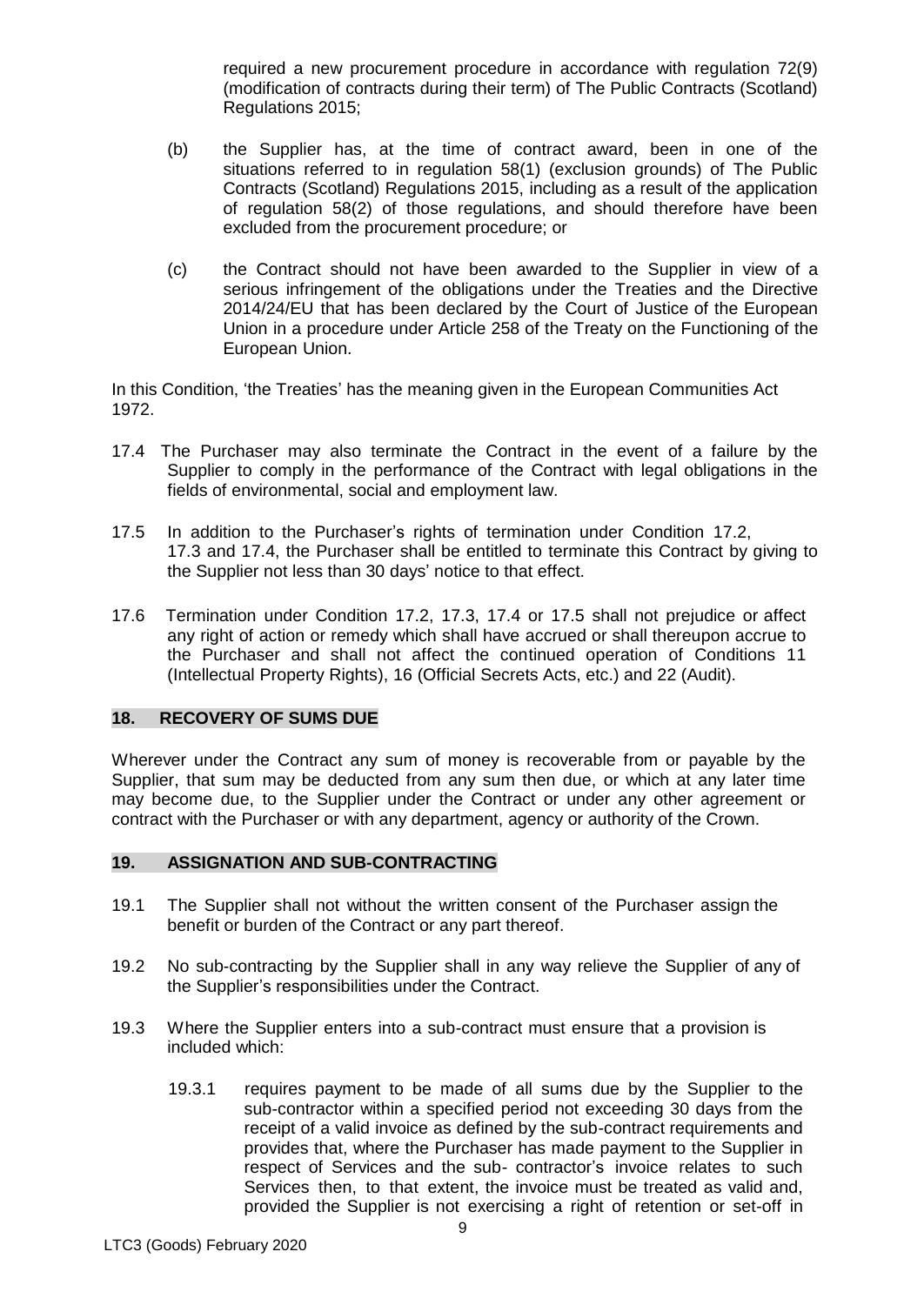respect of a breach of contract by the sub-contractor or in respect of a sum otherwise due by the sub-contractor to the Supplier, payment must be made to the sub-contractor without deduction;

- 19.3.2 notifies the sub-contractor that the sub-contract forms part of a larger contract for the benefit of the Purchaser and that should the subcontractor have any difficulty in securing the timely payment of an invoice, that matter may be referred by the sub-contractor to the Purchaser; and
- 19.3.3 in the same terms as that set out in this Condition 19.3 (including for the avoidance of doubt this Condition 19.3.3) subject only to modification to refer to the correct designation of the equivalent party as the Supplier and sub-contractor as the case may be.
- 19.4 The Supplier shall also include in every sub-contract:
	- 19.4.1 a right for the Supplier to terminate that sub-contract if the relevant subcontractor fails to comply in the performance of its contract with legal obligations in the fields of environmental, social or employment law or if any of the termination events (involving substantial modification of the Contract, contract award despite the existence of exclusion grounds or a serious infringement of EU legal obligations) specified in Condition 17.3 occur; and
	- 19.4.2 a requirement that the sub-contractor includes a provision having the same effect as 19.4.1 above in any sub-contract which it awards.

In this Condition 19.4, 'sub-contract' means a contract between two or more suppliers, at any stage of remoteness from the Purchaser in a sub-contracting chain, made wholly or substantially for the purpose of performing (or contributing to the performance of) the whole or any part of this Contract.

# **20. NOTICES**

Any notice given under or pursuant to the Contract may be sent by hand or by post or by registered post or by the recorded delivery service or transmitted by telex, telemessage, facsimile transmission or other means of telecommunication resulting in the receipt of a written communication in permanent form and if so sent or transmitted to the address of the party shown on the Purchase Order or Form of Agreement, or to such other address as the party may by notice to the other have substituted therefor, shall be deemed effectively given on the day when in the ordinary course of the means of transmission it would first be received by the addressee in normal business hours.

### **21. COMPLIANCE WITH THE LAW ETC**

In supplying the Goods and otherwise when performing the Contract, the Supplier must comply in all respects with:

- 21.1 all applicable law;
- 21.2 any applicable requirements of regulatory bodies; and
- 21.3 Good Industry Practice.

In this condition, 'Good Industry Practice' means standards, practices, methods and procedures conforming to legal and regulatory requirements and the degree of skill and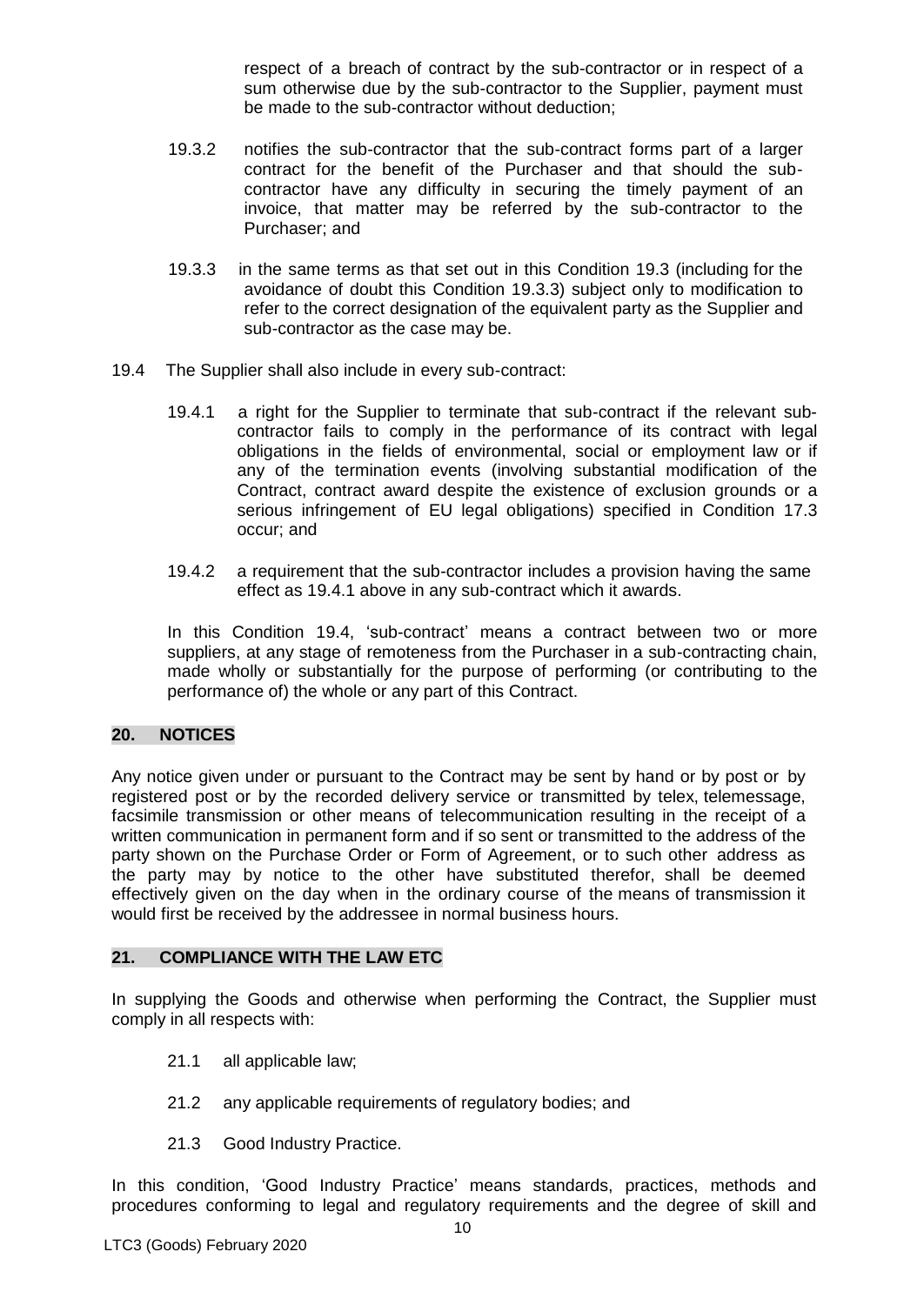care, diligence, prudence and foresight which would reasonably and ordinarily be expected from a skilled and experienced person or body engaged in a similar type of undertaking as the Supplier under the same or similar circumstances.

# **22. AUDIT**

- 22.1 The Supplier shall keep and maintain until 5 years after the Contract has been completed records to the satisfaction of the Purchaser of all expenditures which are reimbursable by the Purchaser and of the hours worked and costs incurred in connection with any employees of the Supplier paid for by the Purchaser on a time charge basis. The Supplier shall on request afford the Purchaser or the Purchaser's representatives such access to those records as may be required by the Purchaser in connection with the Contract.
- 22.2 The provisions of this Condition 22 shall apply during the continuance of this Contract and after its termination howsoever arising.

### **23. DISPUTE RESOLUTION**

- 23.1 The parties must attempt in good faith to resolve any dispute between them arising out of or in connection with the Contract.
- 23.2 Any dispute or difference arising out of or in connection with the Contract, including any question regarding its existence, validity or termination which cannot be resolved in good faith, shall be determined by the appointment of a single arbitrator to be agreed between the parties, and failing agreement within 14 days after either party has given to the other a written request to concur in the appointment of an arbitrator, by an arbitrator to be appointed by the Scottish Arbitration Centre on the written application of either party. The seat of the arbitration shall be in Scotland. The language used in the arbitral proceedings shall be in English.
- 23.3 Any arbitration under 23.2 is subject to the Arbitration (Scotland) Act 2010.

### **24. HEADINGS**

The headings to Conditions shall not affect their interpretation.

### **25. GOVERNING LAW**

These Conditions shall be governed by and construed in accordance with Scots law and the Supplier hereby irrevocably submits to the jurisdiction of the Scottish courts. The submission to such jurisdiction shall not (and shall not be construed so as to) limit the right of the Purchaser to take proceedings against the Supplier in any other court of competent jurisdiction, nor shall the taking of proceedings in any one or more jurisdictions preclude the taking of proceedings in any other jurisdiction, whether concurrently or not.

#### **26. DATA PROTECTION**

- 26.1 The Supplier acknowledges that any Personal Data described in the scope of the Schedule (Data Protection) may be Processed in connection with the Contract. For the purposes of any such Processing, Parties agree that the Supplier acts as the Data Processor and the Purchaser acts as the Data Controller.
- 26.2 Both Parties agree to negotiate in good faith any such amendments to this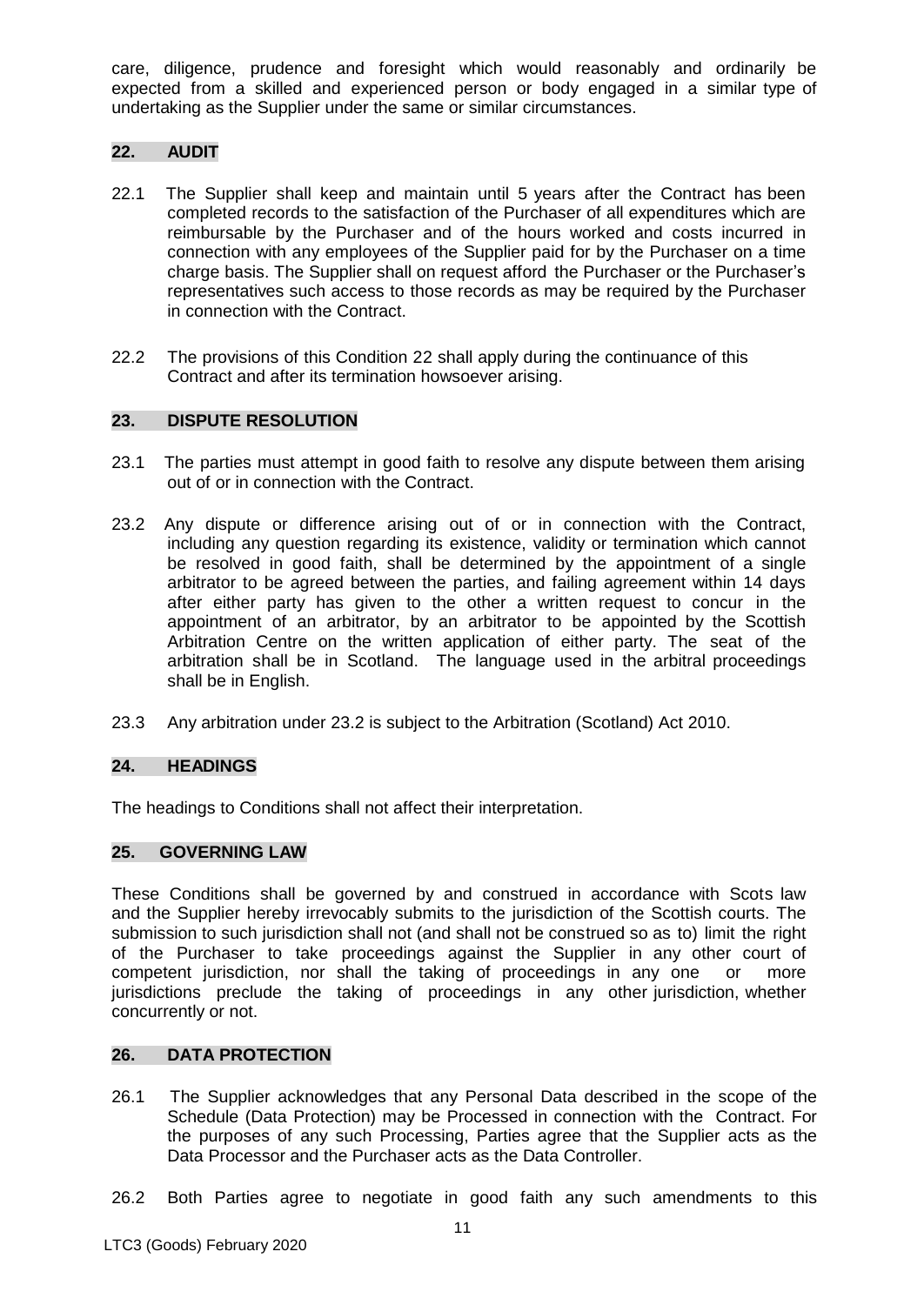Contract that may be required to ensure that both Parties meet all their obligations under Data Protection Laws. The provisions of this Condition 26 are without prejudice to any obligations and duties imposed directly on the Supplier under Data Protection Laws and the Supplier hereby agrees to comply with those obligations and duties.

- 26.3 The Supplier will, in conjunction with the Purchaser and in its own right and in respect of the Contract, make all necessary preparations to ensure it will be compliant with Data Protection Laws.
- 26.4 The Supplier will provide the Purchaser with contact details of its data protection officer or other designated individual with responsibility for data protection and privacy to act as the point of contact for the purpose of observing its obligations under the Data Protection Laws.
- 26.5 The Supplier must:
	- 26.5.1 agree and comply with the terms of the data processing provisions set out in the Schedule (Data Protection);
	- 26.5.2 process Personal Data only as necessary in accordance with obligations under the Contract and any written instructions given by the Purchaser (which may be specific or of a general nature), including with regard to transfers of Personal Data outside the European Economic Area unless required to do so by European Union or Member state law or Regulatory Body to which the Supplier is subject; in which case the Supplier must, unless prohibited by that law, inform the Purchaser of that legal requirement before Processing the Personal Data only to the extent, and in such manner as is necessary for the performance of the Supplier's obligations under this Contract or as is required by the Law;
	- 26.5.3 subject to Condition 26.5.2 only process or otherwise transfer any Personal Data in or to any country outside the European Economic Area with the Purchaser's prior written consent;
	- 26.5.4 take all reasonable steps to ensure the reliability and integrity of any Supplier Representatives (as that term is defined in Condition 4) who have access to the Personal Data and ensure that the Supplier Representatives:
		- (a) are aware of and comply with the Supplier's duties under this Condition;
		- (b) are subject to appropriate confidentiality undertakings with the Supplier or the relevant Sub-contractor;
		- (c) are informed of the confidential nature of the Personal Data and do not publish, disclose or divulge any of the Personal Data to any third party unless directed in writing to do so by the Purchaser or as otherwise permitted by this Contract; and
		- (d) have undergone adequate training in the use, care, protection and handling of Personal Data.
	- 26.5.5 implement appropriate technical and organisational measures including those set out in the Schedule (Data Protection) and in accordance with Article 32 of the GDPR to protect Personal Data against unauthorised or unlawful Processing and against accidental loss, destruction, damage, alteration or disclosure, such measures being appropriate to the harm which might result from any unauthorised or unlawful Processing accidental loss, destruction or damage to the Personal Data and having regard to the nature of the Personal Data which is to be protected.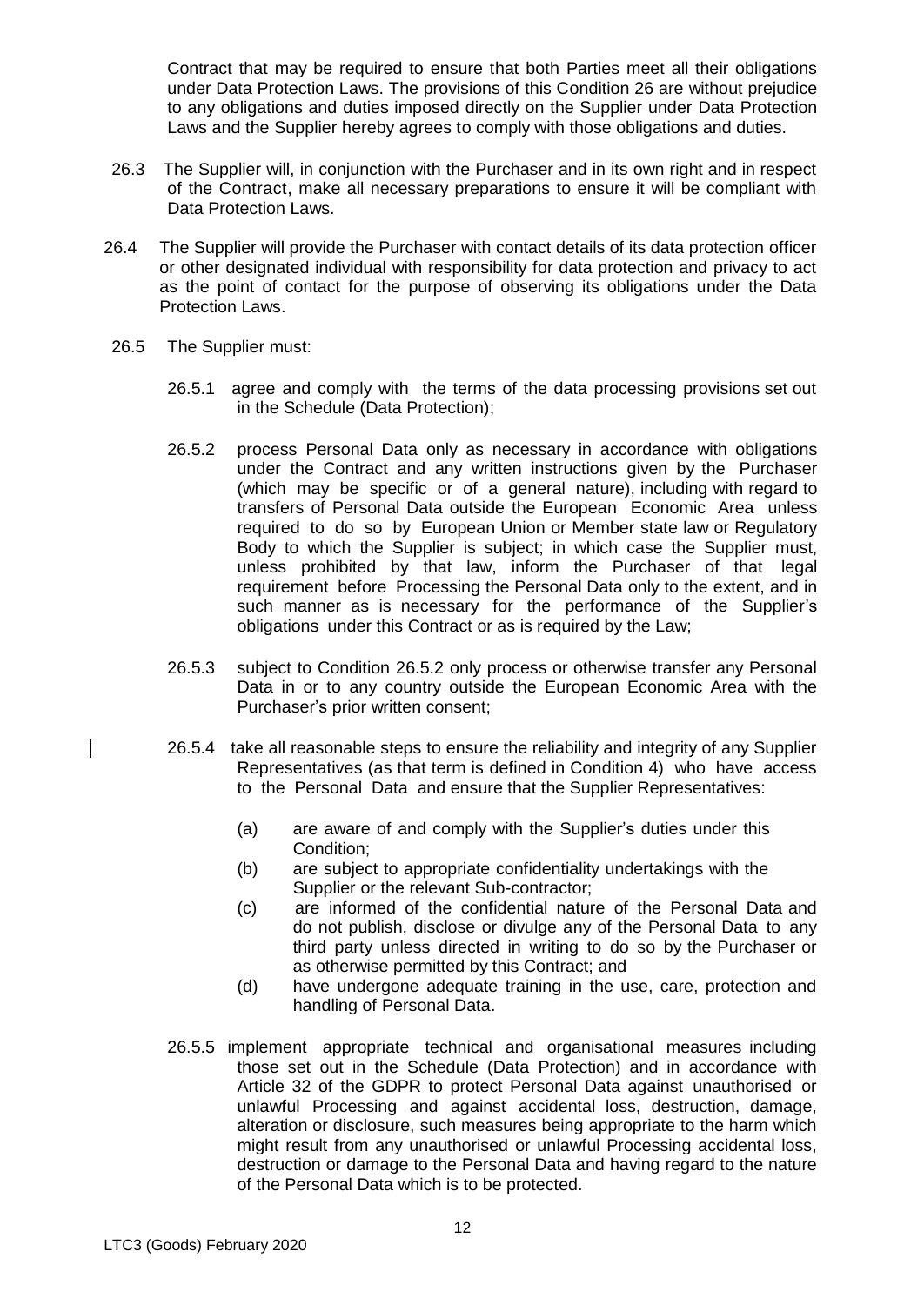- 26.6 The Supplier shall not engage a sub-contractor to carry out Processing in connection with the Services without prior specific or general written authorisation from the Purchaser. In the case of general written authorisation, the Supplier must inform the Purchaser of any intended changes concerning the addition or replacement of any other sub-contractor and give the Purchaser an opportunity to object to such changes.
- 26.7 If the Supplier engages a sub-contractor for carrying out Processing activities on behalf of the Purchaser, the Supplier must ensure that same data protection obligations as set out in this Contract are imposed on the sub- contractor by way of a written and legally binding contract, in particular providing sufficient guarantees to implement appropriate technical and organisational measures. The Supplier shall remain fully liable to the Purchaser for the performance of the sub-contractor's performance of the obligations.
- 26.8 The Supplier must provide to the Purchaser reasonable assistance including by such technical and organisational measures as may be appropriate in complying with Articles 12-23 of the GDPR.
- 26.9 The Supplier must notify the Purchaser if it:
	- (a) receives a Data Subject Access Request (or purported Data Subject Access Request);
	- (b) receives a request to rectify, block or erase any Personal Data;
	- (c) receives any other request, compliant or communication relating to either Party's obligations under the Data Protection Laws
	- (d) receives any communication from the Supervisory Authority or any other regulatory authority in connection with Personal Data Processed under this Contract; or
	- (e) receives a request from any third Party for disclosure of Personnel Data where compliance with such a request is required or purported to be required by law or regulatory order;

and such notification must take place as soon as is possible but in any event within 3 business days of receipt of the request or any other period as agreed in writing with the Purchaser from time to time.

- 26.10 Taking into account the nature of the Processing and the information available, the Supplier must assist the Purchaser in complying with the Purchaser's obligations concerning the security of personal data, reporting requirements for data breaches, data protection impact assessments and prior consultations in accordance with Articles 32 to 36 of the GDPR. These obligations include:
	- (a) ensuring an appropriate level of protection through technical and organisational measures that take into account the circumstances and purposes of the Processing as well as the projected probability and severity of a possible infringement of the law as a result of security vulnerabilities and that enable an immediate detection of relevant infringement events.
	- (b) notifying a Personal Data breach to the Purchaser without undue delay and in any event no later than 24 hours after becoming aware of a Personal Data breach;
	- (c) assisting the Purchaser with communication of a personal data breach to a Data Subject;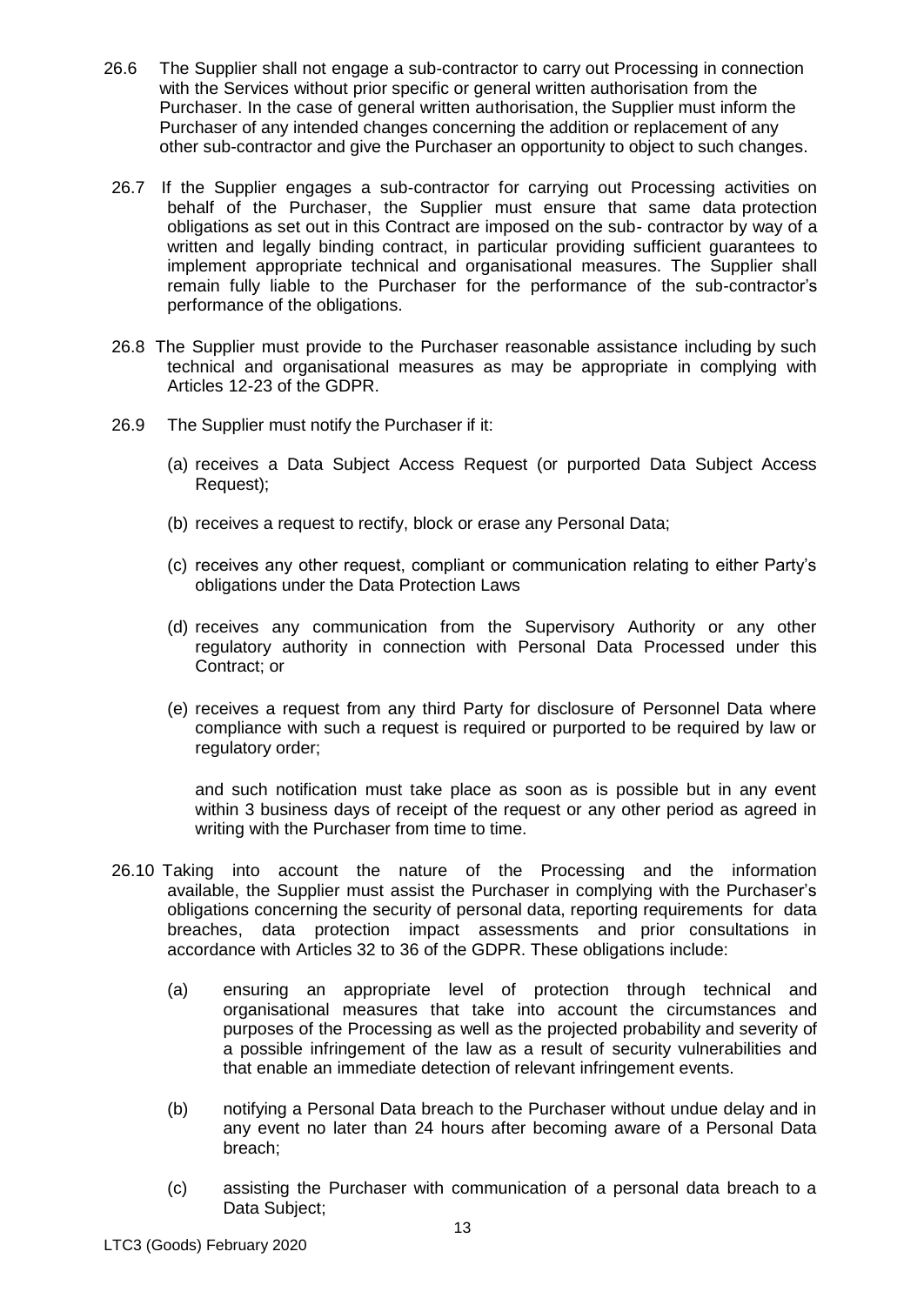- (d) supporting the Purchaser with preparation of a data protection impact assessment;
- (e) supporting the Purchaser with regard to prior consultation of the Supervisory Authority.
- 26.11 At the expiry or termination of the Contract the Supplier must, on written instruction of the Purchaser, delete or return to the Purchaser all Personal Data and delete existing copies unless EU or Member State law requires storage of the Personal Data.
- 26.12 The Supplier must:
	- (a) provide such information as is necessary to enable the Purchaser to satisfy itself of the Supplier's compliance with this Condition 26;
	- (b) allow the Purchaser, its employees, auditors, authorised agents or advisers reasonable access to any relevant premises, during normal business hours, to inspect the procedures, measures and records referred to in this Condition 26 and contribute as is reasonable to those audits and inspections;
	- (c) inform the Purchaser if in its opinion an instruction from the Purchaser infringes any obligation under Data Protection Laws.
- 26.13 The Supplier must maintain written records of all Processing activities carried out in performance of the Contract or otherwise on behalf of the Purchaser. Such records must contain the information set out in Article 30(2) of the GDPR and may be kept in electronic form.
- 26.14 If requested, the Supplier must make such records referred to Condition 26.13 available to the Supervisory Authority on request and co-operate with the Supervisory Authority in the performance of its tasks.
- 26.15 Parties acknowledge that the inspecting party will use reasonable endeavours to carry out any audit or inspection under Condition 26.14 with minimum disruption to the Supplier's day to day business.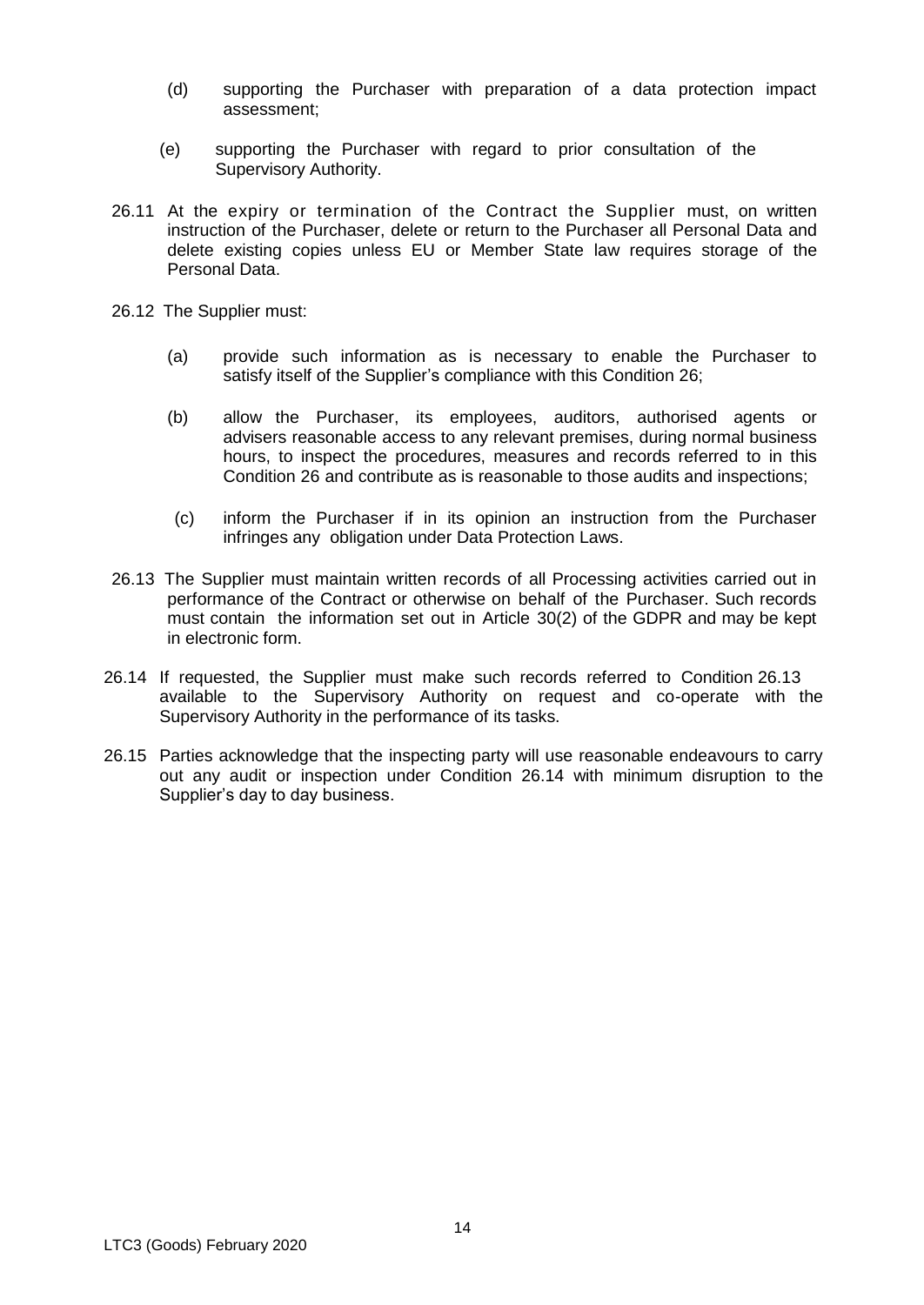# **SCHEDULE (DATA PROTECTION)**

Data Processing provision as required by Article 28(3) GDPR.

This Schedule includes certain details of the Processing of Personal Data in connection with the supply of Goods under this Contract:

*Subject matter and duration of the Processing of Personal Data*

The subject matter and duration of the Processing of Personal Data are

[Insert description here].

*The nature and purpose of the Processing of Personal Data*

[Include description here]

*The type of Personal Data to be Processed*

[Include list of data types here]

*The categories of Data Subject to whom Personal Data relates*

[Include categories of data subjects here]

*The obligations and rights of the Purchaser*

The obligations and rights of the Purchaser as the Data Controller are set out in Condition 26 of the Contract.